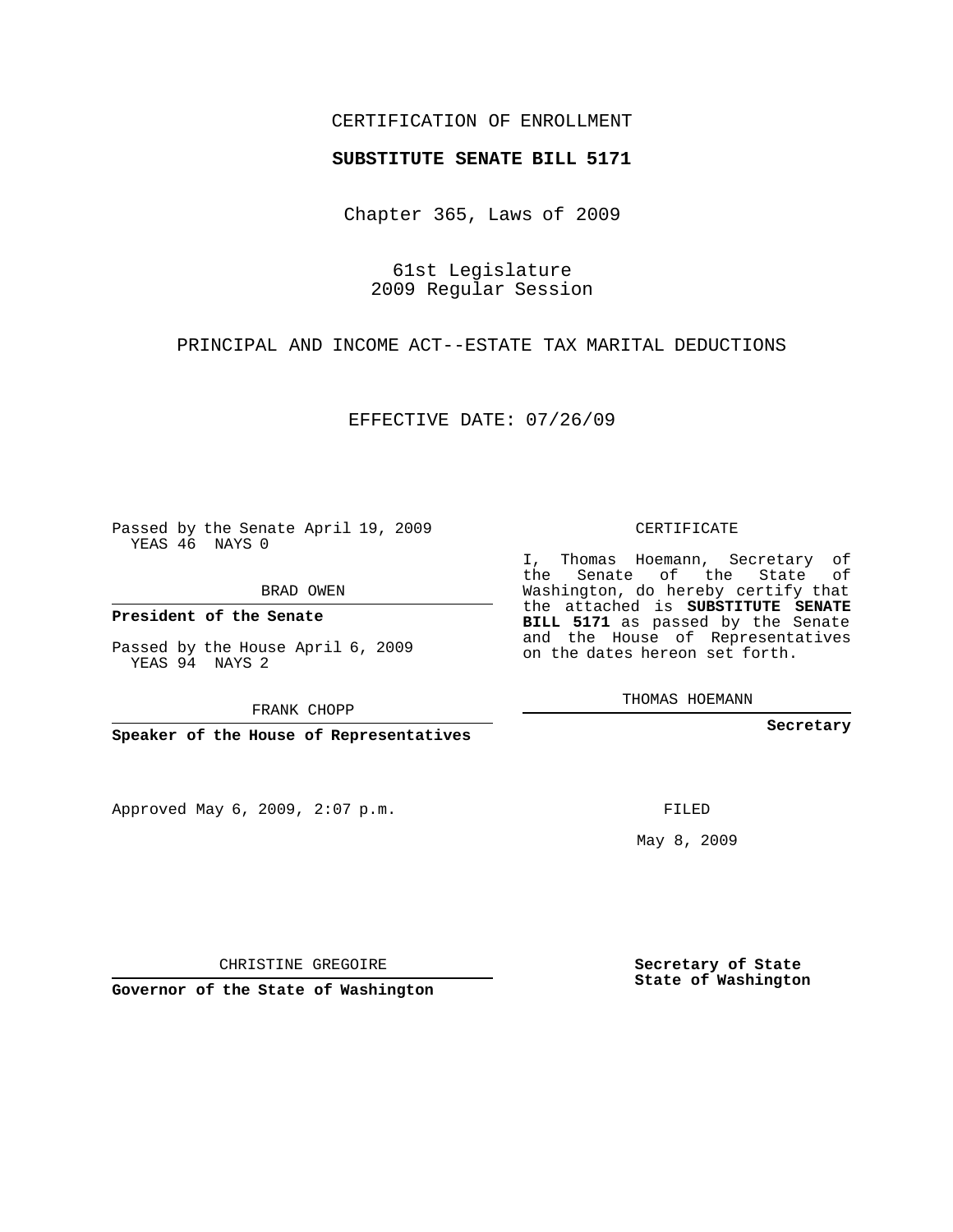## **SUBSTITUTE SENATE BILL 5171** \_\_\_\_\_\_\_\_\_\_\_\_\_\_\_\_\_\_\_\_\_\_\_\_\_\_\_\_\_\_\_\_\_\_\_\_\_\_\_\_\_\_\_\_\_

\_\_\_\_\_\_\_\_\_\_\_\_\_\_\_\_\_\_\_\_\_\_\_\_\_\_\_\_\_\_\_\_\_\_\_\_\_\_\_\_\_\_\_\_\_

AS AMENDED BY THE HOUSE

Passed Legislature - 2009 Regular Session

**State of Washington 61st Legislature 2009 Regular Session**

**By** Senate Judiciary (originally sponsored by Senators Kline and Rockefeller; by request of Uniform Legislation Commission)

READ FIRST TIME 01/29/09.

 1 AN ACT Relating to modifying the Washington principal and income 2 act of 2002; amending RCW 11.104A.180; adding a new section to chapter 3 11.104A RCW; and creating a new section.

4 BE IT ENACTED BY THE LEGISLATURE OF THE STATE OF WASHINGTON:

 5 **Sec. 1.** RCW 11.104A.180 and 2002 c 345 s 409 are each amended to 6 read as follows:

7 (a) In this section( $(\tau)$ ):

8 (1) "Payment" means a payment that a trustee may receive over a 9 fixed number of years or during the life of one or more individuals 10 because of services rendered or property transferred to the payer in 11 exchange for future payments. The term includes a payment made in 12 money or property from the payer's general assets or from a separate 13 fund created by the payer((, including)). For purposes of subsections 14 (d), (e), (f), and (g) of this section, the term also includes any 15 payment from any separate fund, regardless of the reason for the 16 payment.

17 (2) "Separate fund" includes a private or commercial annuity, an 18 individual retirement account, and a pension, profit-sharing, stock-19 bonus, or stock-ownership plan.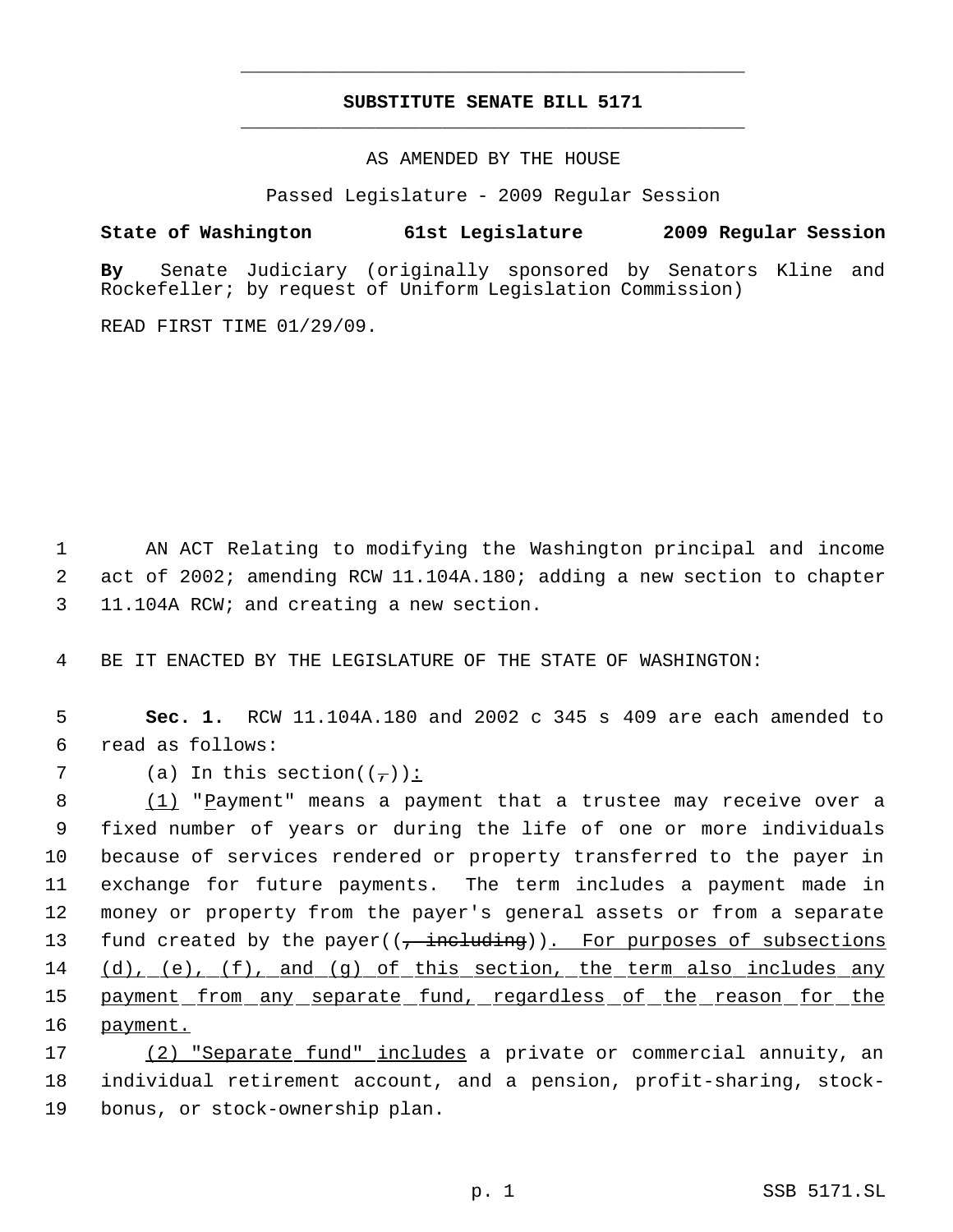(b) To the extent that a payment is characterized as interest  $2((\theta \cdot \hat{r}))$ , a dividend, or a payment made in lieu of interest or a 3 dividend, a trustee shall allocate  $((i+1))$  the payment to income. The trustee shall allocate to principal the balance of the payment and any other payment received in the same accounting period that is not characterized as interest, a dividend, or an equivalent payment.

 (c) If no part of a payment is characterized as interest, a dividend, or an equivalent payment, a trustee shall allocate to income four percent of the total value of the interests of the trustee in the 10 plan, annuity, or similar payment ((as-of-the-first-business-day)) according to the most recent statement of value preceding the beginning of the accounting period and the balance to principal.

13 (d) ((If, to obtain an estate tax marital deduction for a trust, a 14 trustee must allocate more of a payment to income than provided for by 15 this section, the trustee shall allocate to income the additional 16 amount necessary to obtain the marital deduction.

17 (e)) Except as otherwise provided in subsection (e) of this 18 section, subsections (f) and (g) of this section apply, and subsections 19 (b) and (c) of this section do not apply, in determining the allocation 20 of a payment made from a separate fund to:

21 (1) A trust to which an election to qualify for a marital deduction 22 under 26 U.S.C. Sec. 2056(b)(7) of the federal internal revenue code of 23 1986, as amended as of the effective date of this act, has been made; 24 or

25 (2) A trust that qualifies for the marital deduction under 26 26 U.S.C. Sec. 2056(b)(5) of the federal internal revenue code of 1986, as 27 amended as of the effective date of this act.

28 (e) Subsections  $(d)$ ,  $(f)$ , and  $(g)$  of this section do not apply if and to the extent that the series of payments would, without the application of subsection (d) of this section, qualify for the marital deduction under 26 U.S.C. Sec. 2056(b)(7)(C) of the federal internal revenue code of 1986, as amended as of the effective date of this act.

33 (f) A trustee shall determine the internal income of each separate 34 fund for the accounting period as if the separate fund were a trust 35 subject to this section. Upon request of the surviving spouse, the 36 trustee shall demand that the person administering the separate fund 37 distribute the internal income to the trust. The trustee shall 38 allocate a payment from the separate fund to income to the extent of